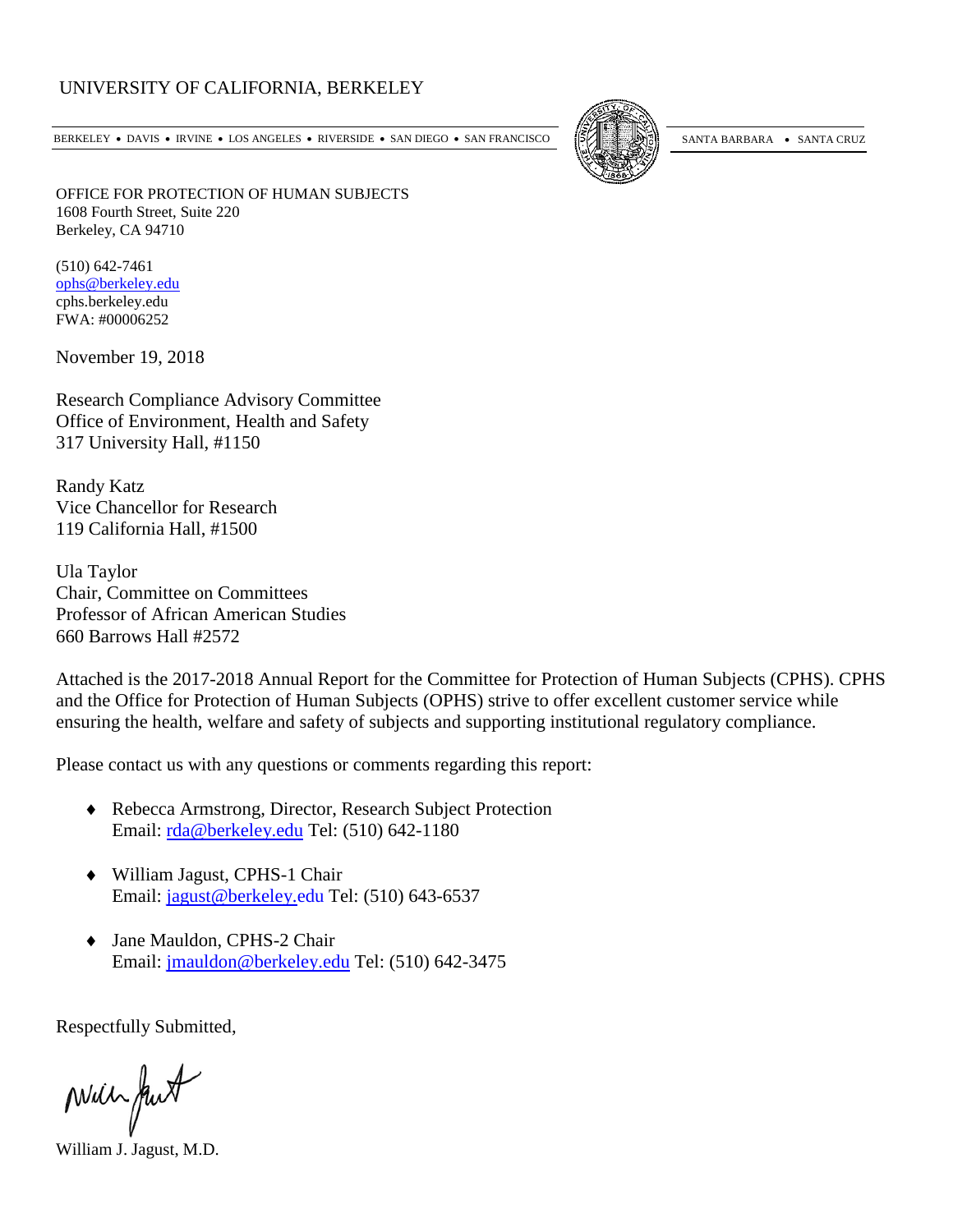Chair, Committee for Protection of Human Subjects (CPHS-I) Professor, School of Public Health and Helen Wills Neuroscience Institute

Sane Manlder

Jane Mauldon, Ph.D. Chair, Committee for Protection of Human Subjects (CPHS-2) Associate Professor, Goldman School of Public Policy

Enc. CPHS Membership Roster 2017-2018

Cc: Patrick Schlesinger, Assistant Vice Chancellor for Research Rebecca Armstrong, Director, Research Subject Protection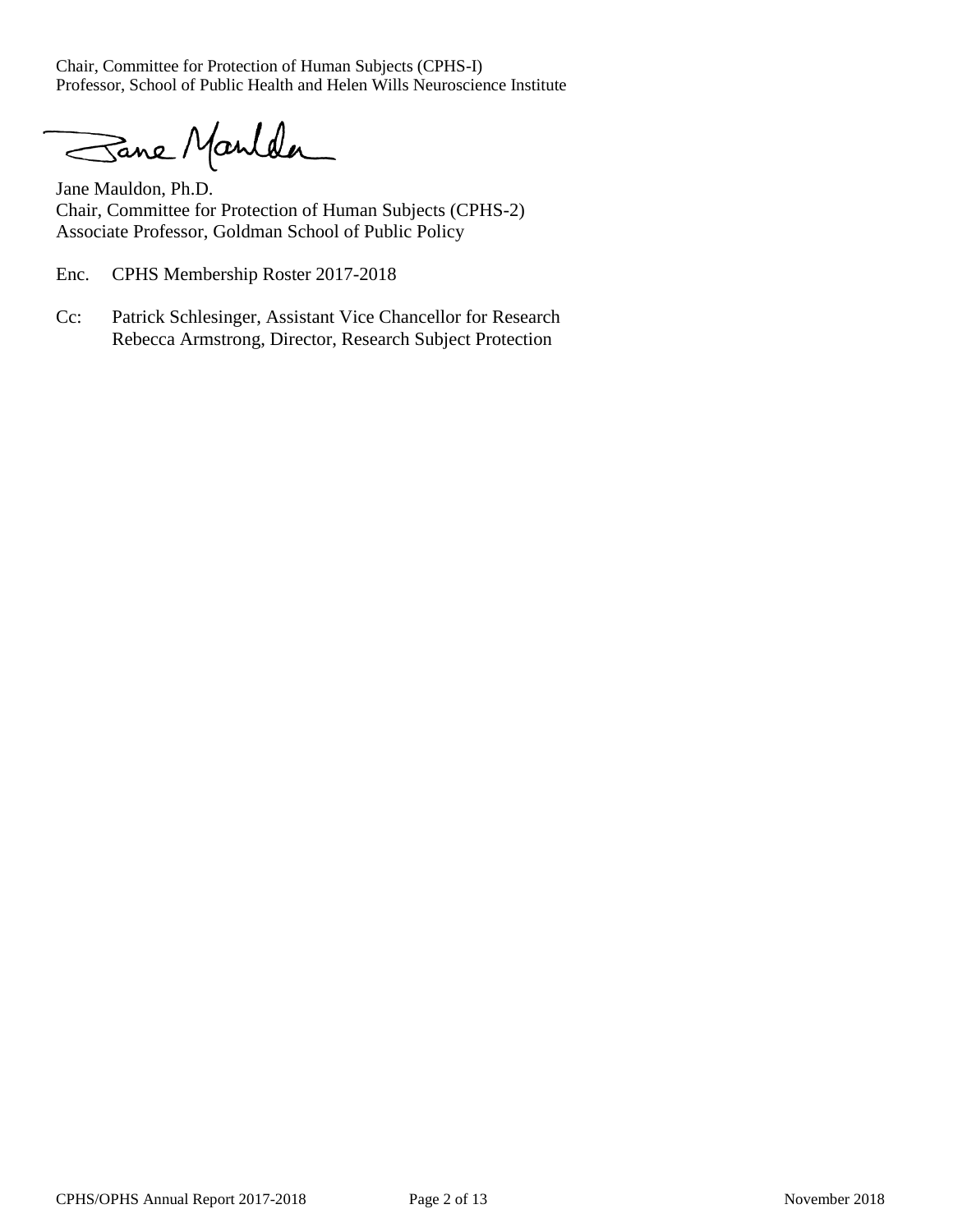# **Report to the Research Compliance Advisory Committee**

## **I. Committee Title and Report Period**

Committee for Protection of Human Subjects - Report for July 1, 2017 - June 30, 2018.

#### **II. Executive Summary**

From July 1, 2017 - June 30, 2018, the Office for Protection of Human Subjects (OPHS) and the Committee for Protection of Human Subjects (CPHS) reviewed and approved 1894 applications, consistent with the number of applications approved last fiscal year. The number of approvals for new protocols remained relatively steady, amendments increased, and continuing reviews decreased as compared to last year. Noncompliance submissions went up slightly, and official determinations of "not human subjects research" (NHSR) were slightly down. The number of withdrawn applications was up. Despite a continued heavy workload and further reduction in staff (see below for details), OPHS review turnaround times were down overall (see tables 4 and 5). UC Berkeley research remains primarily social-behaviorally focused, at 73% of total approved submissions. Of the 1894 applications approved, 32% of them were federally-funded.

In late 2015, UC Berkeley was the first UC System institution to roll out an Exempt Category #7. This new category permitted minimal risk, non-federally funded or regulated research studies, which formerly had to be reviewed under expedited level review processes, to now be reviewed under exempt level processes. Category #7 continues to benefit researchers in many ways, from filling out a shorter application form and reducing review time, to eliminating the need for continuing review. During the 2017-2018 fiscal year, OPHS made 105 new category #7 determinations, saving time for both OPHS staff and for investigators.

Furthermore, UC Berkeley continues to grant 10-year approval periods to qualifying, expedited level, minimal risk studies; and, OPHS staff continue to serve as alternate CPHS members in order to review minor amendments and continuing review applications to help reduce review timelines.

Throughout the last fiscal year, CPHS and OPHS revised eight guidelines, created five new guidelines, and revised three policies. The full listing can be found at the end of this report.

OPHS experienced a number of staff changes over the 2017-2018 fiscal year. IRB Coordinators Alexis Clasca and Carmen Lam left OPHS in July 2017 and August 2017, respectively. IRB Coordinator Carrie Des Roches and IRB Administrator Daisy Lubag joined OPHS in July 2017. IRB Coordinator Diana Holt was recalled into a part-time position after retiring in June 2017. In response to campus budget reductions required by UCOP to eliminate the deficit at UC Berkeley, OPHS has operated over the past year with a reduced staff, down by 14% (i.e. 1.07 FTE).

As an additional cost-saving measure, OPHS staff, along with all Research Administration Compliance (RAC) units, moved locations from 2150 Shattuck to 1608 Fourth Street in January 2018. OPHS staff worked diligently to keep up with protocol review and general workload despite the extra time, effort and planning the move required.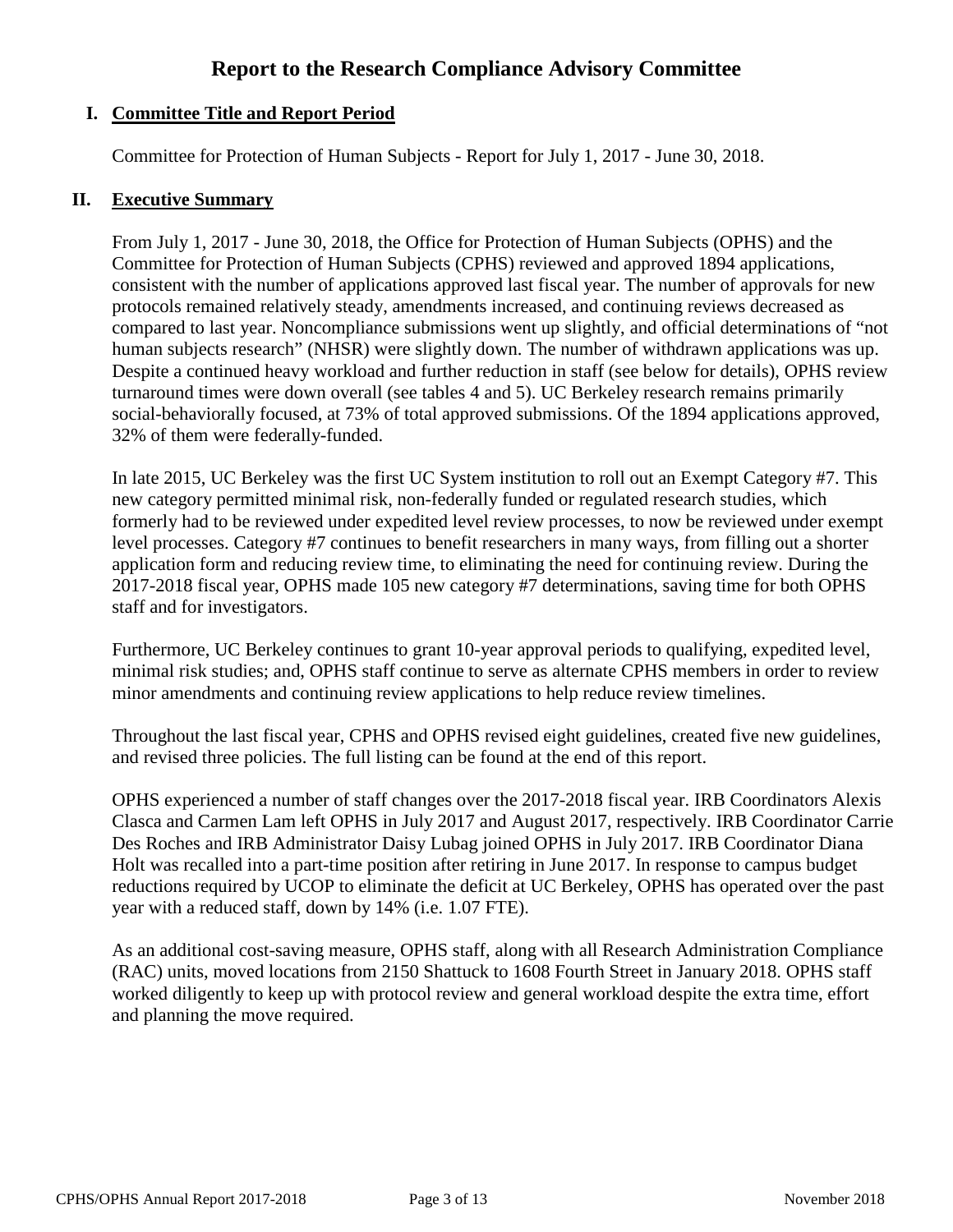## **III. Committee Membership and Number of Meetings During the Report Period**

The Committee is comprised of two panels, CPHS-1 and CPHS-2. While CPHS-1 tends to review more biomedical research and CPHS-2 reviews more social-behavioral research, both committees may review either type of research. During the '17-'18 fiscal year, CPHS-1 convened 10 times and CPHS-2 convened 9 times. CPHS-1 had 16 members and CPHS-2 had 13 members (the 2017-2018 CPHS Membership List is attached).

Professor Bill Jagust, MD served as CPHS-1 Chair in the fall and Professor Silvia Bunge served as CPHS-1 Chair in the spring. Professor Jane Mauldon served as CPHS-2 Chair. Professor Jack Lesch served as CPHS-1 Vice Chair and Professor Oliver John served as CPHS-2 Vice Chair. OPHS Director Rebecca Armstrong served as a designated CPHS reviewer assisting with the expedited review of minor protocol amendments (e.g., reviewing the addition of funding), continuing review/renewal applications, and deviation reports. OPHS staff were authorized as alternate members for Dr. Armstrong in order to complete IRB review and approval duties, as determined appropriate based on their experience and role in OPHS. Assistant Director Adrienne Tanner served as Dr. Armstrong's alternate at CPHS meetings, as needed.

#### **IV. Summary of Research Protocols Reviewed**

#### **Approvals**

The total human subjects research approval activities for CPHS and OPHS remained steady as compared to last year at 1894 approvals. New protocol approvals also remained steady in comparison to last year, with a slight increase in expedited and full board approvals and a slight decrease in exempt approvals. Expedited amendment approvals were up by 80 protocols over last, while full board and exempt amendments were up slightly as well. Continuing review applications were down by 97 protocols, and full board continuing review applications were slightly up. Three-year approvals were first granted in April 2013. In April 2016, CPHS further extended the standard approval period to 10 years. As we continue to grant 10-year approvals for minimal risk, non-federally regulated research, we expect continuing reviews numbers to substantially decrease in the future. Further, new 45 CFR 46 regulations, scheduled to take effect in January 2019, no longer require continuing review for minimal risk research, regardless of funding.

Figure 1 shows the total number of applications approved over the last five years. Table 1 breaks down the applications approved over the same period of time based on the type of submission and level of review. These data exclude cases of potential noncompliance, adverse events, unanticipated problems, administrative actions, and withdrawn submissions, which are discussed later in this document.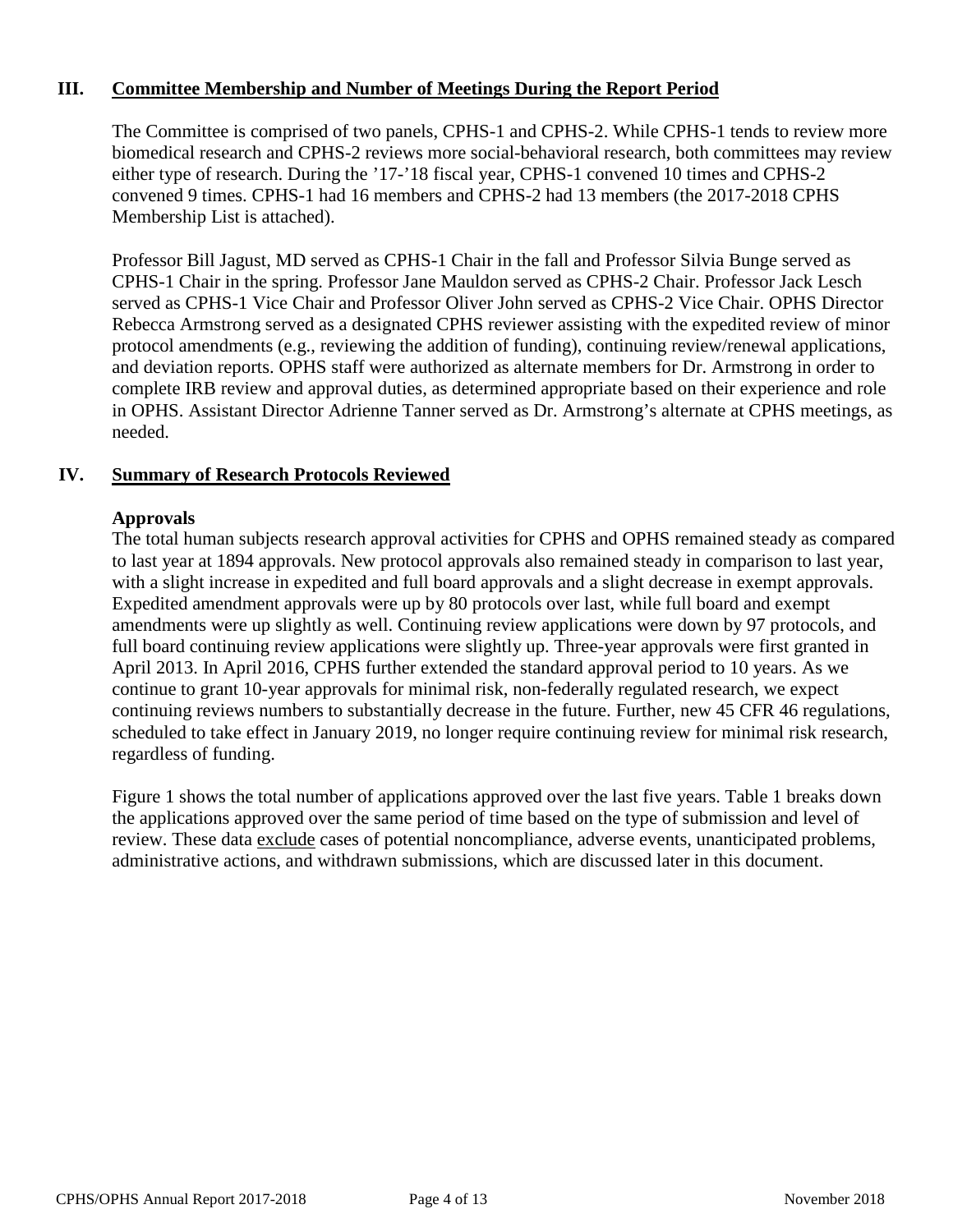

**Figure 1. Total applications approved over 5 years**

|  |  | <b>TABLE 1. Types of applications approved over 5 years</b> |
|--|--|-------------------------------------------------------------|
|  |  |                                                             |

| <b>Application Type</b>     | <b>Review Level</b> | 2013-14 | 2014-15 | 2015-16 | 2016-17 | 2017-18 |
|-----------------------------|---------------------|---------|---------|---------|---------|---------|
|                             | Exempt:             | 205     | 178     | 200     | 244     | 224     |
| <b>New</b>                  | Expedited:          | 309     | 355     | 290     | 287     | 305     |
|                             | <b>Full Board:</b>  | 29      | 44      | 81      | 55      | 62      |
|                             | <b>TOTAL</b>        | 539     | 577     | 571     | 586     | 591     |
|                             |                     |         |         |         |         |         |
|                             | Exempt:             | 100     | 116     | 132     | 131     | 137     |
|                             | Expedited:          | 494     | 592     | 661     | 679     | 759     |
| Amendment                   | <b>Full Board:</b>  | 27      | 34      | 19      | 13      | 15      |
|                             | <b>TOTAL</b>        | 621     | 742     | 812     | 823     | 911     |
|                             |                     |         |         |         |         |         |
|                             | Expedited:          | 603     | 235     | 260     | 453     | 356     |
| Continuing<br><b>Review</b> | <b>Full Board:</b>  | 23      | 26      | 30      | 33      | 36      |
|                             | <b>TOTAL</b>        | 626     | 261     | 290     | 486     | 392     |
| <b>Total Activity</b>       |                     | 1786    | 1580    | 1673    | 1895    | 1894    |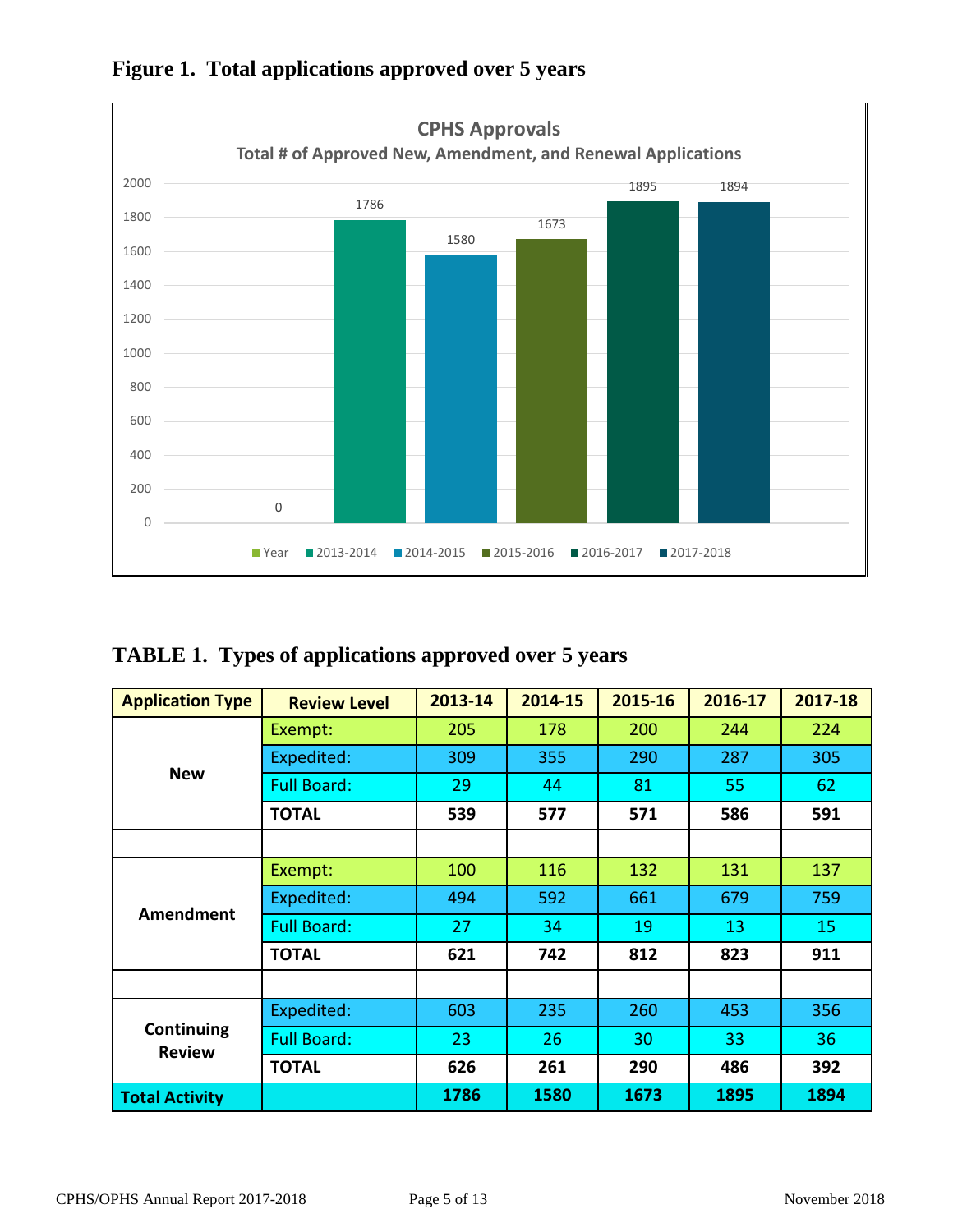## **Withdrawn applications**

There are times when applications received by CPHS/OPHS are reviewed and then later withdrawn from consideration by the researchers before final approval. The majority of these are new applications, but also include amendments, continuing reviews, and deviation submissions. Table 2 shows applications withdrawn over the last five years by level of review. Out of the 198 applications that were withdrawn this year, 88 were exempt applications, 101 were expedited applications, and 9 were full board applications.

| <b>Reporting Period</b> | 2013-2014 | 2014-2015 | 2015-2016  | 2016-2017 | 2017-2018 |
|-------------------------|-----------|-----------|------------|-----------|-----------|
|                         |           |           |            |           |           |
| Exempt                  | 60        | 54        | 75         | 62        | 88        |
| Expedited               | 64        | 88        | 96         | 82        | 101       |
| <b>Full Board</b>       |           | 16        | 19         | 9         |           |
|                         |           |           |            |           |           |
| Total:                  | 125       | 158       | <i>190</i> | 153       | 198       |

## **TABLE 2. Applications withdrawn by level of review**

#### **Adverse Events and Unanticipated Problems**

There were 14 incidents reported in the last year. The majority of reports were not unanticipated problems involving risks to subjects. Of the reports that were directly related to the research, steps were taken to prevent similar incidents from happening in the future.

## **Noncompliances**

Whenever a study deviates from the approved protocol, or when activities occur outside of an approval, this is deemed noncompliance and must be reported to CPHS. Most often these are found to be cases of simple noncompliance, such as exceeding the approved total number of subjects. Seventy-nine cases of potential noncompliance were reviewed in the last year, none of which were found to be a serious or continuing noncompliance. In one instance, investigators requested that they be permitted to use data they had already collected. However, since there was no IRB protocol in place to cover the human subjects research data collection, the investigators were not permitted to use the data for research purposes.

## **TABLE 3. Noncompliance**

| <b>Reporting Period</b> | 2013-2014 | 2014-2015 | 2015-2016 | 2016-2017 | 2017-2018 |
|-------------------------|-----------|-----------|-----------|-----------|-----------|
|                         |           |           |           |           |           |
| Noncompliance cases     | 66        | 46        | 54        | 62        | 79        |

#### **Subject complaints**

OPHS received six subject complaints this past year which were unsubstantiated or the issue was quickly resolved with the Principal Investigator.

#### **Administrative actions**

OPHS provides consultation on whether an activity is or is "not human subjects research" (NHSR). At times a journal or sponsor may require an official determination of NHSR. OPHS issued twelve official NHSR determination letters last year. Many more determinations were issued informally by email through [ophs@berkeley.edu.](mailto:ophs@berkeley.edu)

If a protocol is submitted through eProtocol that is *not* found to meet the threshold definition of human subjects research, OPHS makes a NHSR determination. Last year, 27 determinations were made in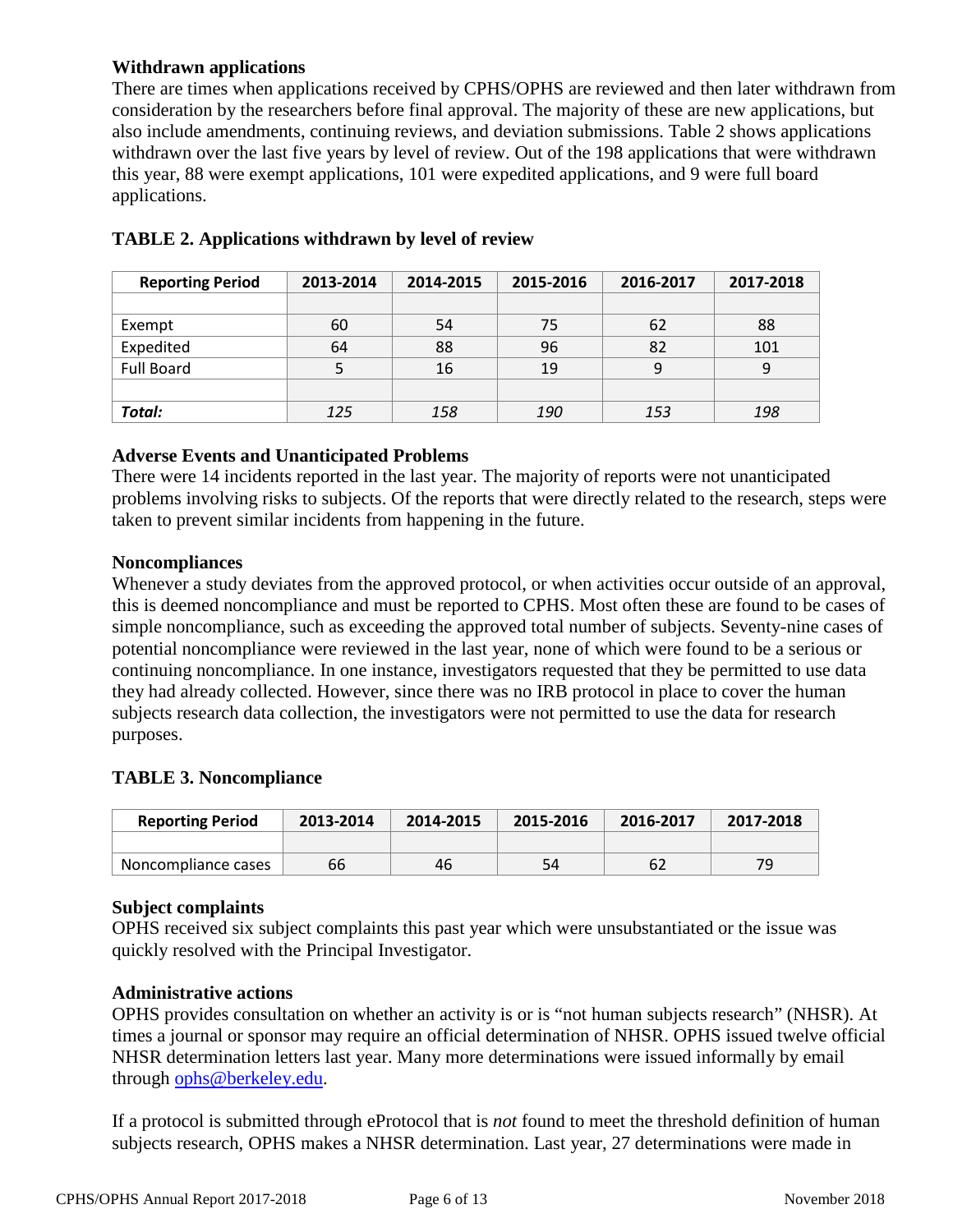eProtocol. The eProtocol system provides a NHSR determination action notification for researchers as proof of determination.

## **IRB Reliances**

OPHS also processes requests for an institution to rely on the IRB review of another. The process helps prevent duplicative IRB reviews of collaborative projects that involve more than one institution. Investigators can make use of the UC System Memorandum of Understanding (MOU) that permits one campus to rely on the IRB review of another. Outside of the UC system, investigators may request that UC Berkeley serve as the IRB of record for a collaborating institution or vice versa. These requests must be reviewed and approved by the OPHS Director. For non-UC collaborations, institutions may enter into Inter-Institutional IRB Authorization Agreements (IIAs), either formally documented with an IIA form or listed on a spreadsheet, depending on protocol specifics.

Over the last fiscal year, UCB entered into 66 new reliances under the UC MOU. UCB was the reviewing campus for 22 of those reliances and the relying campus for 44. Through IIAs for non-UC institutions, both formal and informal, UCB entered into 41 new reliances: 23 as the relying IRB and 18 as the reviewing IRB.

## **2017-2018 Turnaround times**

The tables below show the amount of time (in number of calendar days) that a new application or amendment spent with CPHS/OPHS and the amount of time spent with the investigator(s) between submission and approval. Time spent with CPHS/OPHS includes the time taken to assign the submission to an OPHS analyst, time the analyst spent on the preliminary review, and time spent by the convened IRB or designated reviewer. Time spent with the designated reviewer may take 5-7 days, or longer. Time is measured in calendar days and a value of "0" indicates that action was taken by that party in less than 24 hours. Continuing review turnaround times are not included as they are processed by expiration date.

On the CPHS/OPHS side, turnaround times for this period compared to last period decreased for exempt and amendment applications, despite reduced staff and a steady number of protocol submissions, and increased slightly for full board protocols. (We focus here on the median values – see table below.)

Days spent with CPHS/OPHS for new submissions went down 5 days for exemptions, down 9 days for expedited protocols, and went up 3 days for full board applications. Days with investigators (not under CPHS control) went down for exempt and full board applications and up for expedited applications.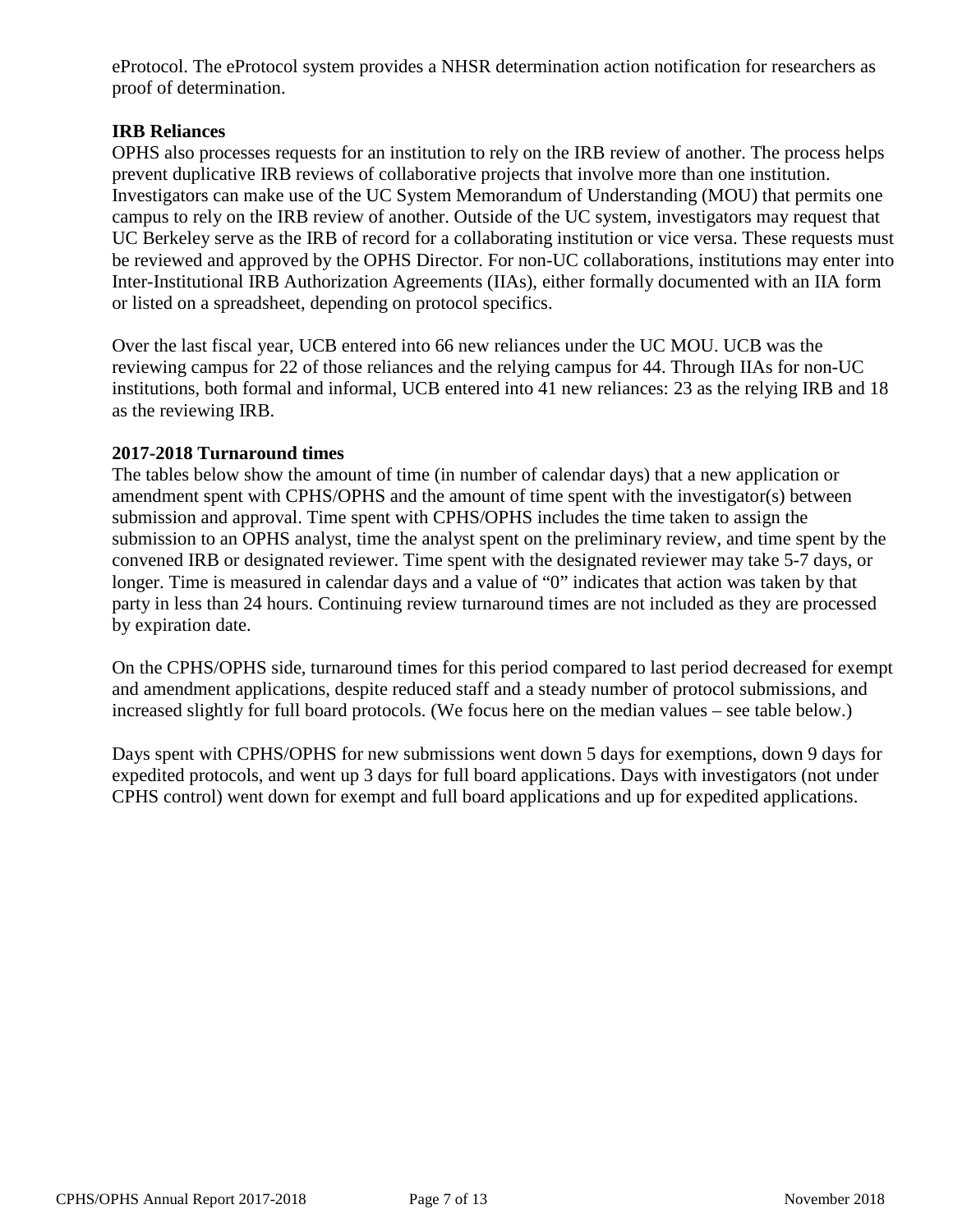| <b>Application</b><br><b>Type</b> |           | <b>Calendar Days with CPHS/OPHS</b> |          |           |          | <b>Calendar Days with</b><br>Investigator(s) |                |          |          |
|-----------------------------------|-----------|-------------------------------------|----------|-----------|----------|----------------------------------------------|----------------|----------|----------|
|                                   |           | 2014-15                             | 2015-16  | 2016-17   | 2017-18  | 2014-15                                      | 2015-16        | 2016-17  | 2017-18  |
|                                   | Range     | $\overline{\phantom{a}}$            | 0 to 62  | 0 to 47   | 0 to 50  |                                              | 0 to 217       | 0 to 159 | 0 to 216 |
|                                   | Median    | 8                                   | 11       | 17        | 12       | 6                                            | $\overline{9}$ | 6        | 5        |
| <b>Exempt</b>                     | Average   | 9                                   | 13       | 17        | 13       | 17                                           | 18             | 13       | 12       |
|                                   | Protocol# | 178                                 | 200      | 244       | 224      |                                              |                |          |          |
|                                   | Range     | $\overline{\phantom{a}}$            | 0 to 229 | 3 to 130  | 3 to 124 | $\blacksquare$                               | 0 to 242       | 0 to 206 | 0 to 234 |
|                                   | Median    | 38                                  | 46       | 42        | 33       | 12                                           | 14             | 10       | 12       |
| <b>Expedited</b>                  | Average   | 39                                  | 47       | 44        | 36       | 25                                           | 26             | 18       | 23       |
|                                   | Protocol# | 355                                 | 290      | 287       | 305      |                                              |                |          |          |
|                                   | Range     | $\overline{\phantom{a}}$            | 11 to 83 | 19 to 141 | 10 to 95 |                                              | 0 to 217       | 0 to 178 | 0 to 103 |
|                                   | Median    | 38                                  | 40       | 38        | 41       | 38                                           | 22             | 16       | 13       |
| <b>Full Board</b>                 | Average   | 42                                  | 42       | 45        | 44       | 15                                           | 32             | 29       | 21       |
|                                   | Protocol# | 44                                  | 81       | 55        | 62       |                                              |                |          |          |

**Table 4. Turnaround times for new protocols (in number of calendar days)**

On the CPHS/OPHS side, turnaround times for amendments went down by 1 day for exempt protocols, down by 2 days for expedited protocols, and up by 5 days for full board protocols. Turnaround times on the investigator side remained steady for exempt and expedited protocols and went up by 1 day for full board protocols.

| <b>Application</b><br>Type |               | <b>Calendar Days with CPHS/OPHS</b> |                |                |                | <b>Calendar Days with Investigator(s)</b> |                |              |                |
|----------------------------|---------------|-------------------------------------|----------------|----------------|----------------|-------------------------------------------|----------------|--------------|----------------|
|                            |               | 2014-15                             | 2015-16        | 2016-17        | 2017-18        | 2014-15                                   | 2015-16        | 2016-17      | 2017-18        |
|                            | Range         |                                     | 0 to 56        | 0 to 29        | 0 to 67        |                                           | 0 to 176       | 0 to 223     | 0 to 56        |
|                            | <b>Median</b> | $\overline{2}$                      | $\overline{4}$ | 5              | $\overline{A}$ |                                           | 1              | $\mathbf{0}$ | $\theta$       |
| <b>Exempt</b>              | Average       | $\overline{4}$                      | 5.             | 7              | 6              | 15                                        | 9              | 5            | $\overline{4}$ |
|                            | Protocol#     | 116                                 | 132            | 131            | 137            |                                           |                |              |                |
|                            | Range         |                                     | 0 to 78        | 0 to 73        | 0 to 66        |                                           | 0 to 308       | 0 to 228     | 0 to 155       |
|                            | <b>Median</b> | 8                                   | $\overline{7}$ | 8              | 6              |                                           | $\mathbf{0}$   | $\mathbf{0}$ | $\mathbf{0}$   |
| <b>Expedited</b>           | Average       | 11                                  | 11             | 11             | 9              | 19                                        | $\overline{7}$ | 5            | 5              |
|                            | Protocol#     | 592                                 | 661            | 679            | 759            |                                           |                |              |                |
|                            | Range         | $\qquad \qquad \blacksquare$        | 0 to 41        | 0 to 72        | 0 to 84        |                                           | 0 to 41        | 0 to 63      | 0 to 169       |
|                            | <b>Median</b> | $\overline{7}$                      | $\overline{7}$ | $\overline{7}$ | 12             |                                           | $\mathbf{0}$   | $\mathbf{0}$ | $\mathbf{1}$   |
| <b>Full Board</b>          | Average       | 13                                  | 10             | 14             | 15             | 15                                        | $\overline{4}$ | 5            | 6              |
|                            | Protocol#     | 34                                  | 19             | 13             | 15             |                                           |                |              |                |

**Table 5. Turnaround times for amendments (in number of calendar days)**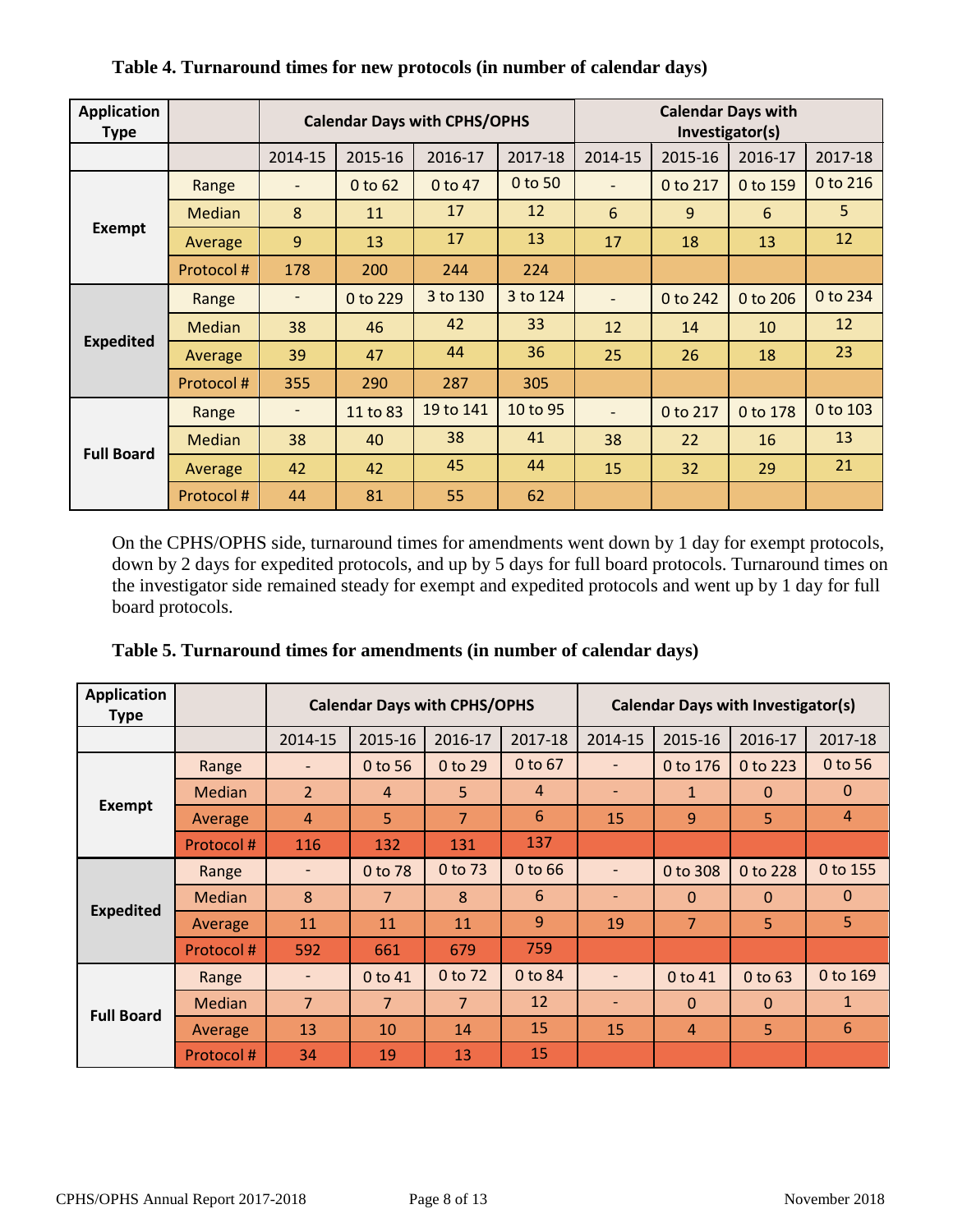## **Significant details for 2017-2018 research**

- *Social-behavioral vs. biomedical research:* 73% of protocols (new and continuing review applications) approved were for social-behavioral research.
- *International research:* 22% of the protocols reviewed and approved included international sites.
- *Federally funded research:* 32% of the protocols reviewed and approved indicated that they were supported by federal funds.
- *Research with vulnerable subject populations:* 41% of the protocols reviewed and approved included at least one vulnerable population. Economically and educationally disadvantaged subject populations are often present in the same study.



## **FIGURE 2. Vulnerable subjects 2017-2018**

## **V. New Laws, Regulations, and Standards**

#### **Updated Common Rule**

Changes to regulations governing human subjects research, as outlined in the Common Rule, 45 CFR 46, were published in the [Federal Register](https://www.hhs.gov/ohrp/regulations-and-policy/regulations/finalized-revisions-common-rule/index.html) in January 2017. The amended rules are the first significant changes to human subjects regulations since 1991. While some changes will reduce the burden on researchers and institutional compliance areas, other requirements come with additional responsibilities.

The rule changes were originally scheduled to take effect on January 19, 2018, but were delayed until July 19, 2018. Based on feedback from the research compliance community, the rule has since been further delayed until January 21, 2019. The University of California, Berkeley, consistent with other campuses in the University of California System, has developed an implementation plan to accommodate the changes and provisions of the revised Common Rule that will go into effect on January 21, 2019.

#### **NIH's Revised Clinical Trial Policies**

Implementation of New NIH Clinical Trial Definition and Procedures: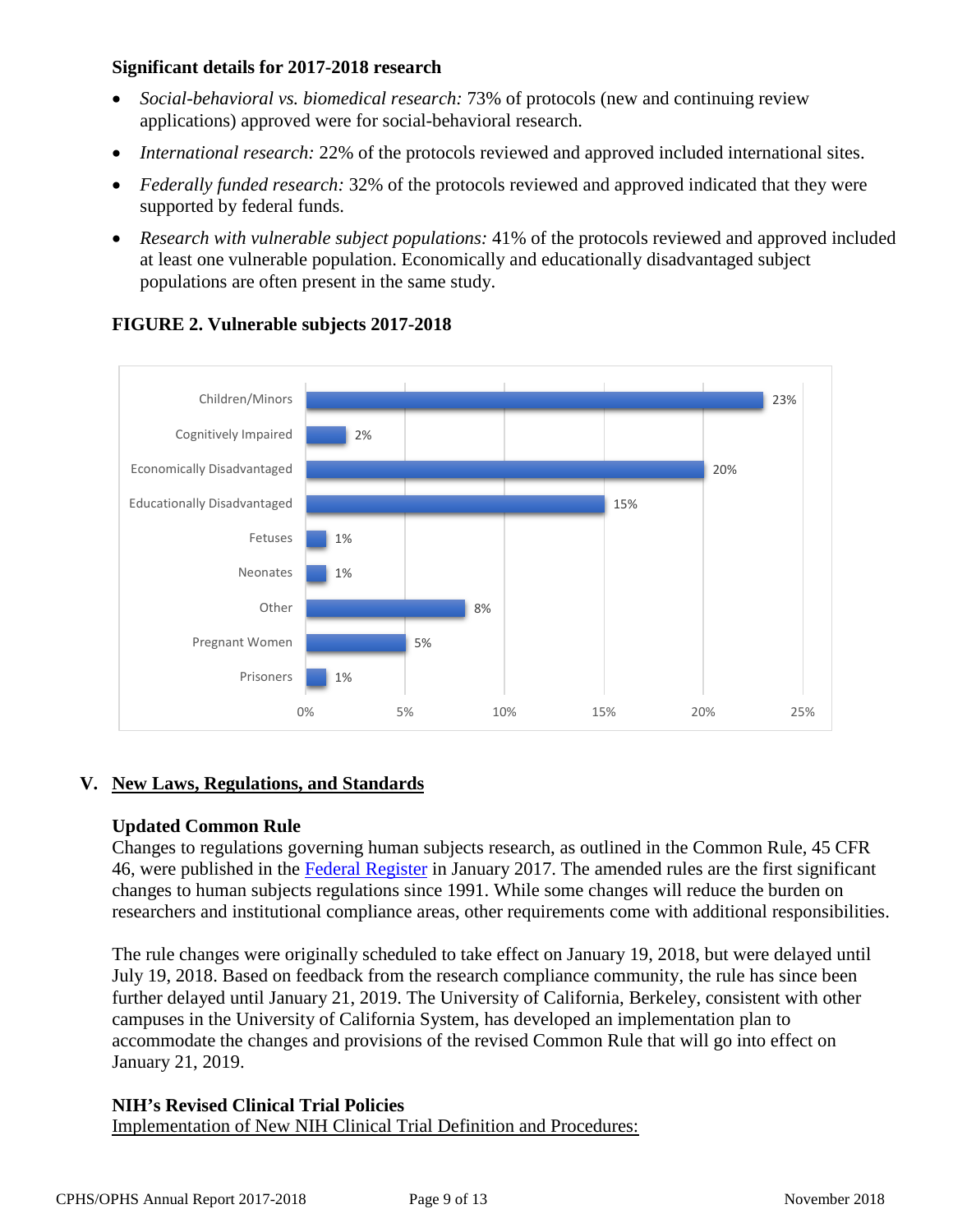In 2014, NIH began a multi-faceted effort to enhance the quality, relevance, feasibility, and transparency of NIH-funded clinical trials. A key element of these stewardship reforms was the development of a clearer, more comprehensive definition of clinical trial. The NIH clinical trial definition is:

*A research study in which one or more human subjects are prospectively assigned to one or more interventions (which may include placebo or other control) to evaluate the effects of those interventions on health-related biomedical or behavioral outcomes [\(https://grants.nih.gov/policy/clinical](https://grants.nih.gov/policy/clinical-trials/definition.htm)[trials/definition.htm](https://grants.nih.gov/policy/clinical-trials/definition.htm) ).*

The revision is designed to make the distinction between clinical trials and clinical research studies clearer and to enhance the precision of the information NIH collects, tracks, and reports on clinical trials. When determining whether or not a study qualifies as a clinical trial, investigators must ask the following questions:

- a) Does the study involve human participants?
- b) Are the participants prospectively assigned to an intervention?
- c) Is the study designed to evaluate the effect of the intervention on the participants?
- d) Is the effect being evaluated a health-related biomedical or behavioral outcome ?

If the answer to all four questions is "yes," then the clinical study would be considered a clinical trial according to the NIH definition. Updated case studies can be found here: <https://grants.nih.gov/policy/clinical-trials/case-studies.htm>

All NIH applications proposing clinical trials that are submitted on or after 1/25/2018 must be submitted under a funding opportunity announcement (FOA) designated specifically for clinical trials.

## **NIH Single IRB Policy**

The [Final NIH Policy on the Use of a Single Institutional Review Board for Multi-Site Research](https://www.federalregister.gov/articles/2016/06/21/2016-14513/policy-on-the-use-of-a-single-institutional-review-board-for-multi-site-research) issued June 2016 states that all domestic sites of NIH-funded non-exempt multi-site studies where the same research protocol is being conducted at more than one site must use a single IRB (sIRB) for review, while all other sites rely upon that single review. The policy does not apply to multi-site studies when the sites have different roles in carrying out the research. With certain exceptions in their proposals, investigators must submit a plan to NIH stating which IRB is the sIRB. The policy was originally scheduled to go into effect starting May 25, 2017. However, in response to feedback from the national research community, the implementation date was delayed to January 25, 2018. Guidance and Frequently Asked Questions to assist in the implementation of the policy are available at: [https://osp.od.nih.gov/clinical-research/irb-review/.](https://osp.od.nih.gov/clinical-research/irb-review/)

#### **Waiver or Alteration of Consent for FDA-Regulated Research**

On July 25, 2017, the FDA [issued](https://www.gpo.gov/fdsys/pkg/FR-2017-07-25/pdf/2017-15539.pdf) guidance entitled, '['IRB Waiver or Alteration of Informed Consent](https://www.fda.gov/downloads/RegulatoryInformation/Guidances/UCM566948.pdf)  [for Clinical Investigations Involving No More Than Minimal Risk to Human Subjects.](https://www.fda.gov/downloads/RegulatoryInformation/Guidances/UCM566948.pdf)'' This guidance informs sponsors, investigators, IRBs, and other interested parties that the FDA does not intend to object to an IRB waiving or altering informed consent requirements, as described in the guidance, for certain minimal risk clinical investigations. In addition, this guidance explains that the FDA does not intend to object to a sponsor initiating, or an investigator conducting, a minimal risk clinical investigation for which an IRB waives or alters the informed consent requirements as described in the guidance.

#### **NIH Policy on Certificates of Confidentiality (CoC)**

The NIH has updated its policy on issuing Certificates of Confidentiality (Certificate) for all biomedical, behavioral, clinical, or other NIH-funded research projects that collect and use identifiable, sensitive information. Effective October 1st, 2017, the NIH will automatically supply Certificates for new and noncompeting NIH-award recipients conducting research applicable to this Policy. According to the NIH,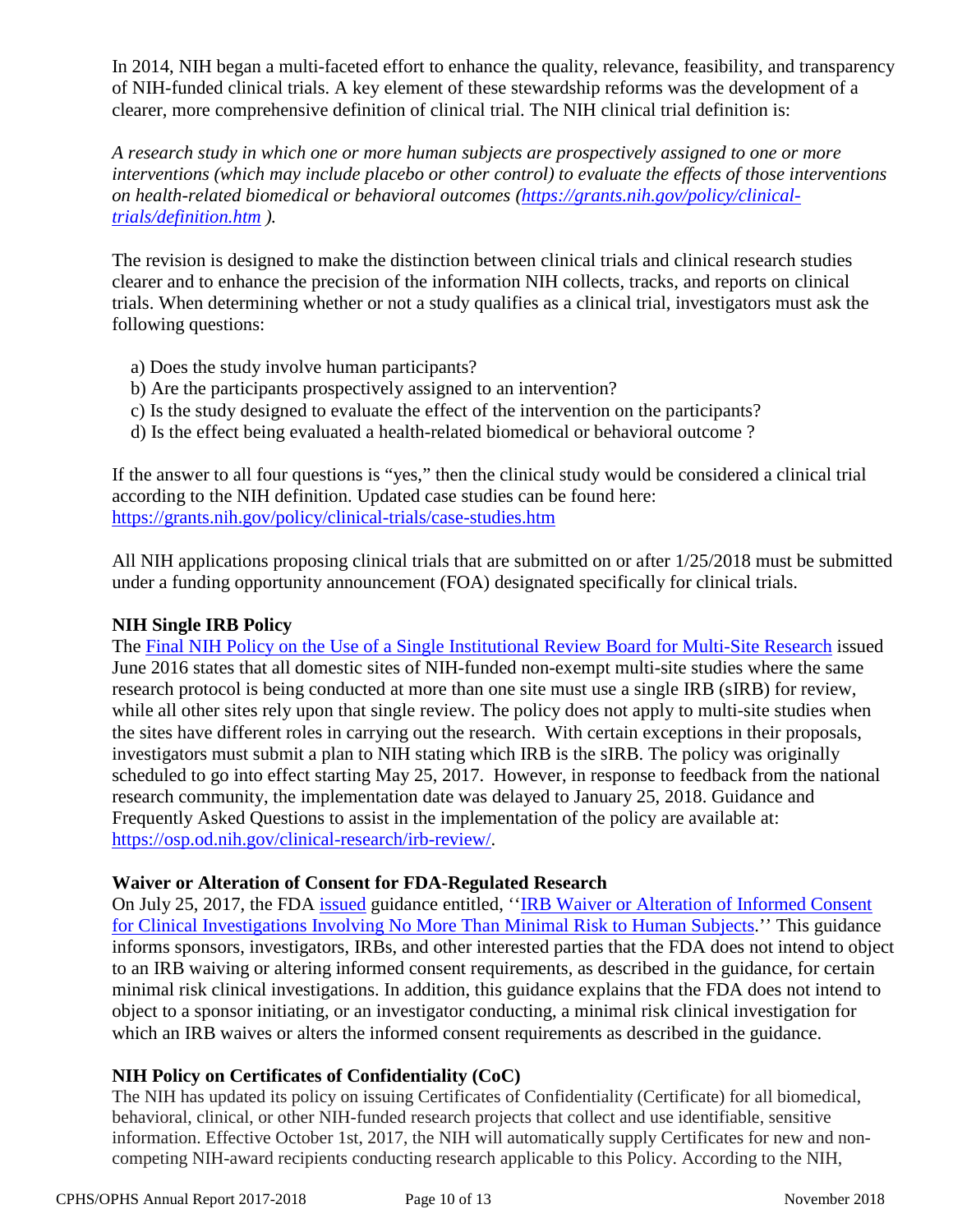Certificates "allow researchers to refuse to disclose names or other identifying characteristics of research subjects in response to legal demands." Non-federally funded research projects may still apply and obtain Certificates as per current NIH policy. More details on the changes in Certificate policy are available at [https://humansubjects.nih.gov/coc/index.](https://humansubjects.nih.gov/coc/index) OPHS is currently working on a guidance document to assist investigators who are subject to a CoC.

## **General Data Protection Regulation (GDPR)**

GDPR was approved by the EU Parliament on April 14, 2016, replacing and repealing the Data Protection Directive 95/46/EU, and intends to strengthen and unify data protection for all individuals within the European Economic Area (EEA). Effective May 25, 2018, any research that involves subjects located in the EEA must comply with GDPR or face heavy penalties (up to 20 million Euros or 4% global revenues).

GDPR protects the processing of a natural person's personal data, including any information relating to an identified or identifiable natural person such as: name, identification number, location data, online identifiers (e.g., IP address), and any data element specific to the physical, physiological, genetic, mental, economic, cultural, or social identity of that natural person.

Among other requirements, GDPR stipulates that personal data must be processed pursuant to a lawful basis, collected for legitimate purposes, limited to what is necessary, and kept in a secure form permitting identification for no longer than necessary. Subjects must give free and informed consent for the collection/use of their personally identifiable information, and must be given the right to withdraw consent at any time. See the following website for additional information: https://gdpr-info.eu/

OPHS is working on providing guidance to the UC Berkeley research community regarding how to comply with the GDPR.

#### **Marijuana Research**

Proposition 64, the initiative that legalized adult-use marijuana under state law, but which did not alter federal law in this area, has raised questions in regards to policies related to marijuana and industrial hemp research conducted at the UC. In response, UCOP has created an updated guidance document on [Conducting Marijuana Research at the University of California.](https://researchmemos.ucop.edu/index.php/site/memoDetail/memo_id/RPAC-18-01) As before, this document affirms that UC research remains subject to the same federal laws and regulations as before the passage of Proposition 64. Federal laws and regulations generally prohibit cultivation, possession, distribution, sale or use of cannabis absent federal DEA authorization. The guidance document states that before applying for/accepting non-governmental research funding from individuals or entities whose income is known to be directly derived from cannabis activities that appear to fall outside of what is permitted by federal law, researchers must consult with their campus sponsored projects office (for grants/contracts) or external relations/development office (for gifts), which in turn must contact UCOP's RPAC office.

#### **VI. New or Modified Campus Procedures and Programs**

OPHS staff updated and/or created a large amount of content on [http://cphs.berkeley.edu](http://cphs.berkeley.edu/) over the last fiscal year to aid investigators and research participants alike:

#### **CPHS Guidelines**

OPHS and CPHS updated the following guidelines for investigators:

- [Children in Research](http://cphs.berkeley.edu/children_research.pdf)
- [Compensation of Research Subjects](https://cphs.berkeley.edu/compensation.pdf)
- [Electrical and/or Magnetic Brain Stimulation in Research](https://cphs.berkeley.edu/brain_stimulation.pdf)
- [Genetic/Genomic Research](https://cphs.berkeley.edu/genetic_genomic.pdf)
- [Informed Consent](https://cphs.berkeley.edu/informedconsent.html)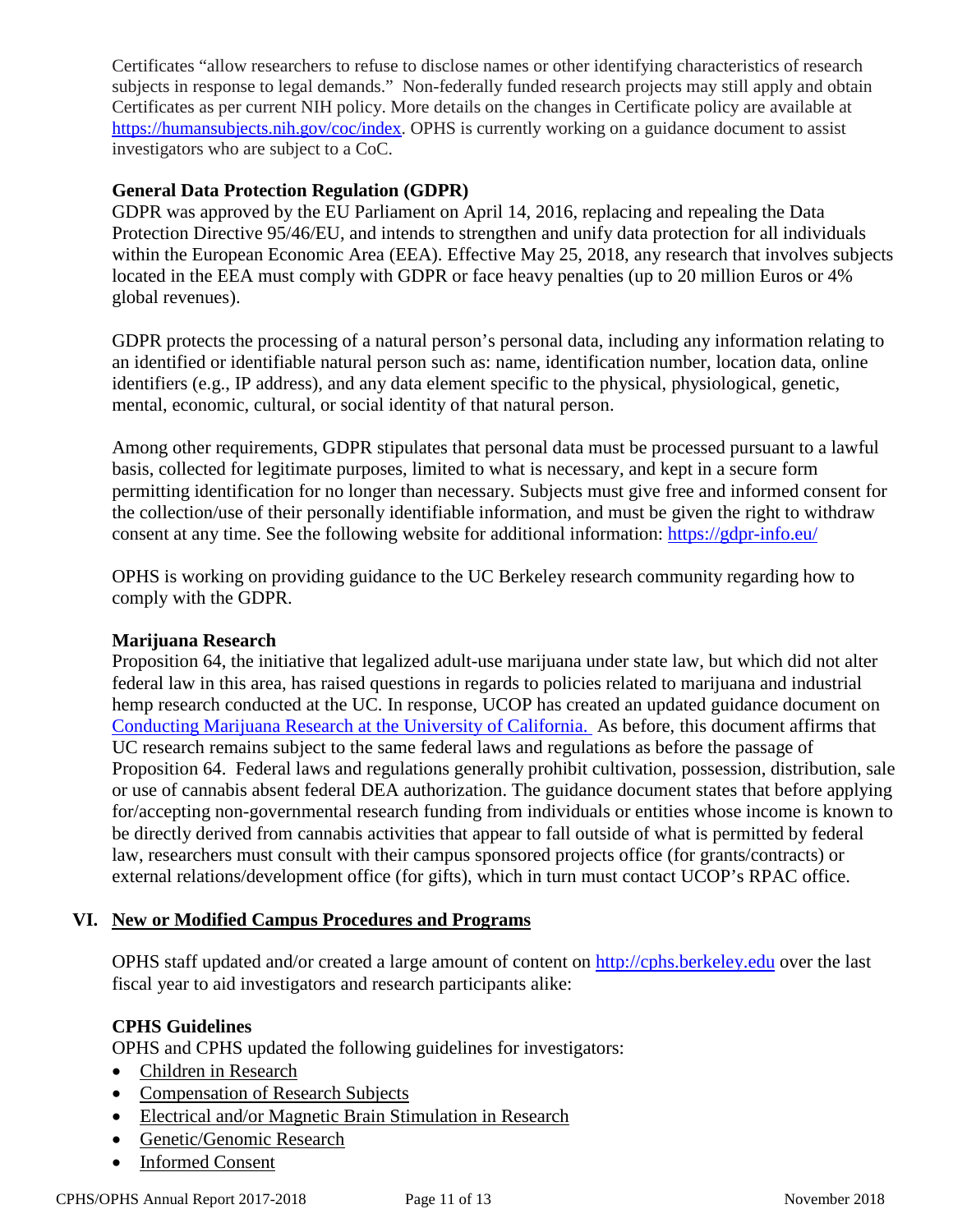- [International Research](https://cphs.berkeley.edu/international.pdf)
- [Magnetic Resonance Imaging \(MRI\) in Research](https://cphs.berkeley.edu/mri.pdf)
- [Mechanical Turk for Online Research](https://cphs.berkeley.edu/mechanicalturk.pdf)

OPHS and CPHS developed the following guidelines:

- [Child Assent and Parent Permission for Federally Regulated Research](https://cphs.berkeley.edu/assent_permission_fed.pdf)
- [Classroom Observations with Media Recording](https://cphs.berkeley.edu/classroom_observations.pdf)
- [Engagement in Human Subjects Research](https://cphs.berkeley.edu/engagement.pdf)
- Suicidal [Ideation](https://cphs.berkeley.edu/suicidal_ideation.pdf)
- [Suicidal](https://cphs.berkeley.edu/suicidal_ideation_decision.pdf) Ideation Decision Tree

## **CPHS Policies and Procedures**

OPHS and CPHS updated the following policies:

- [Initial Review](https://cphs.berkeley.edu/policies_procedures/rr401.pdf)
- [Prisoners](https://cphs.berkeley.edu/policies_procedures/sc502.pdf)

OPHS and CPHS split the training policy into two separate documents and developed the following policies:

- [Training and Education for IRB Members and OPHS Staff](https://cphs.berkeley.edu/policies_procedures/ga102a.pdf)
- [Training and Education for Investigators](https://cphs.berkeley.edu/policies_procedures/ga102b.pdf)

# **CPHS Website**

- A Self-certification Qualtrics survey was developed to help investigators determine whether or not they are conducting human subjects research: [Am I conducting "Research"?](https://berkeley.qualtrics.com/jfe/form/SV_39PHbDqAJo3ewWp)
- Consent/permission/assent templates were updated and new templates were added specifically for federally-regulated research in preparation for the updated Common Rule: <http://cphs.berkeley.edu/informedconsent.html>
- An FAQ on recruiting one's own students for research was developed and added: https://cphs.berkeley.edu/faqs.html#e5
- An FAO on who to contact for assistance with research using large secondary data sets was developed and added:<https://cphs.berkeley.edu/faqs.html#e12>
- An FAQ on volunteer research assistants was developed and added: <https://cphs.berkeley.edu/faqs.html#e13>

## **VII. Agency Inspections and Enforcement Actions**

No inspections took place between 7/1/17 and 6/30/18. However, the final outcome letter from the FDA's audit in February 2017 was received. The outcome letter stated that there was no action indicated (no objectionable conditions or practices were found during the inspection). It will be approximately five years before CPHS/OPHS might expect another FDA auditing visit.

## **VIII. Education and Outreach**

## **Education of UCB's research community**

OPHS conducted 11 training sessions for the research community in the past year, down from last year's 18 presentations. The reduction in number of presentations was due to a reduction in staff and subsequent lack of availability to prepare, travel to campus, and give presentations. However, OPHS combined presentation requests in order to reach as many investigators as possible. Therefore, while the number of presentations decreased, a similar amount of UC Berkeley's research community attended education outreach presentations. See a breakdown of presentations by unit in the below table.